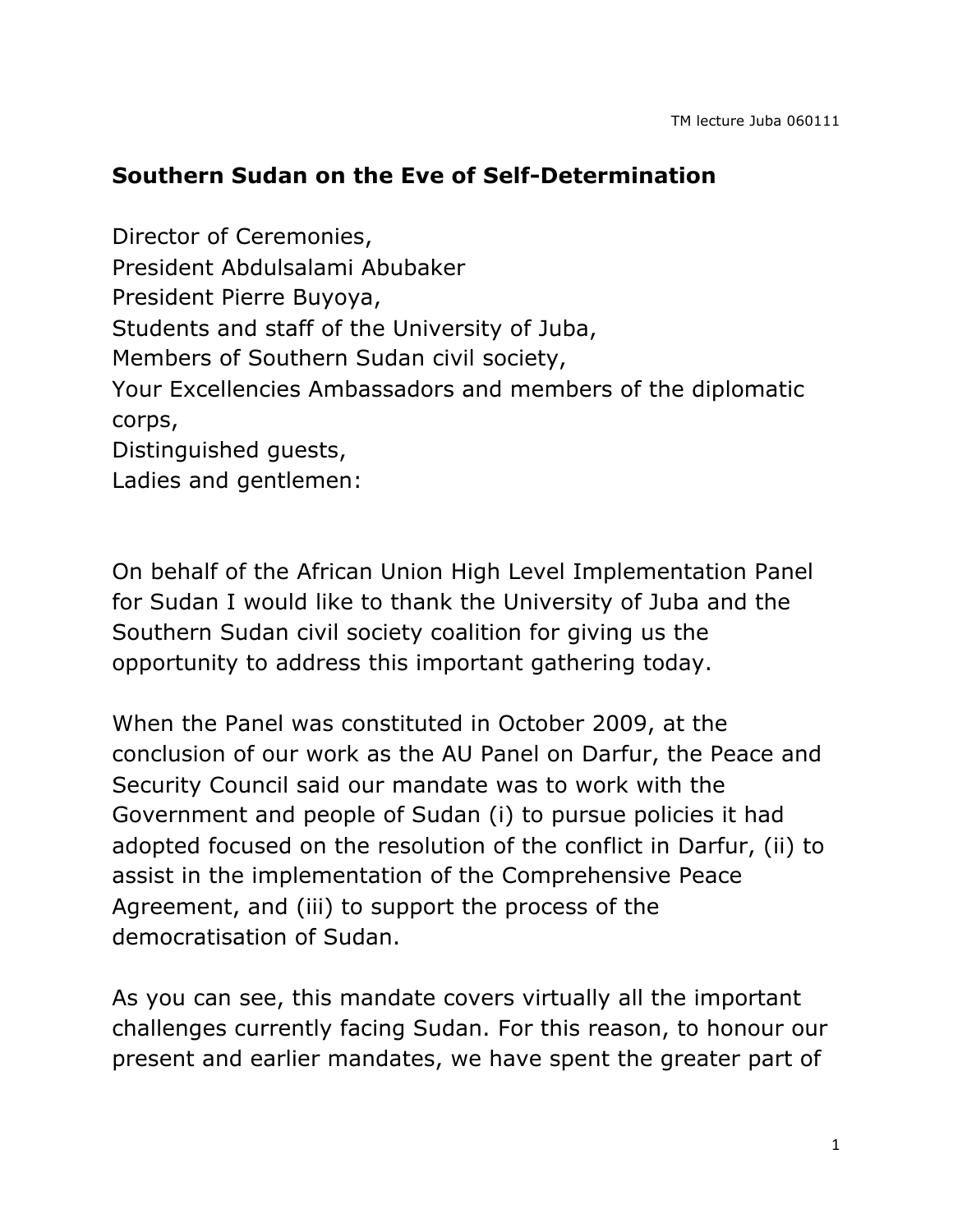the past 21 months here in Sudan, having had virtually to defer all our other engagements in our own countries.

You may ask why I have told you all this.

I thought this might be important in order to communicate what I believe is an important message. That message is that your Continent, Africa, and its premier organisation, the African Union, are deeply concerned to do everything possible to assist the sister people of Sudan to address the challenges I have mentioned.

As a token of its seriousness in this regard, the AU did what it had never done before and appointed three former Heads of State to act as its Task Force to help resolve what the Union views as matters that are of critical importance to the future of our Continent.

I speak to you today on the eve of that historic day on which the destiny of southern Sudan, and its people, will be settled. This is a day for which your parents and grandparents strived and longed, a day which is the culmination of a long struggle, and equally the fulfillment of a momentous peace agreement.

I speak to you today as a fellow African, who has had the privilege of witnessing many African countries exercise their right of self-determination, and seen many nations emerge from conflict into peace and from repression into a democratic dawn.

The Comprehensive Peace Agreement, which was the crowning achievement of the SPLM/SPLA following its twenty-one long years of armed struggle, will reach its point of culmination in the next few days. When the late Dr. John Garang de Mabior, Chairman of the SPLM, and Vice President Ali Osman Taha signed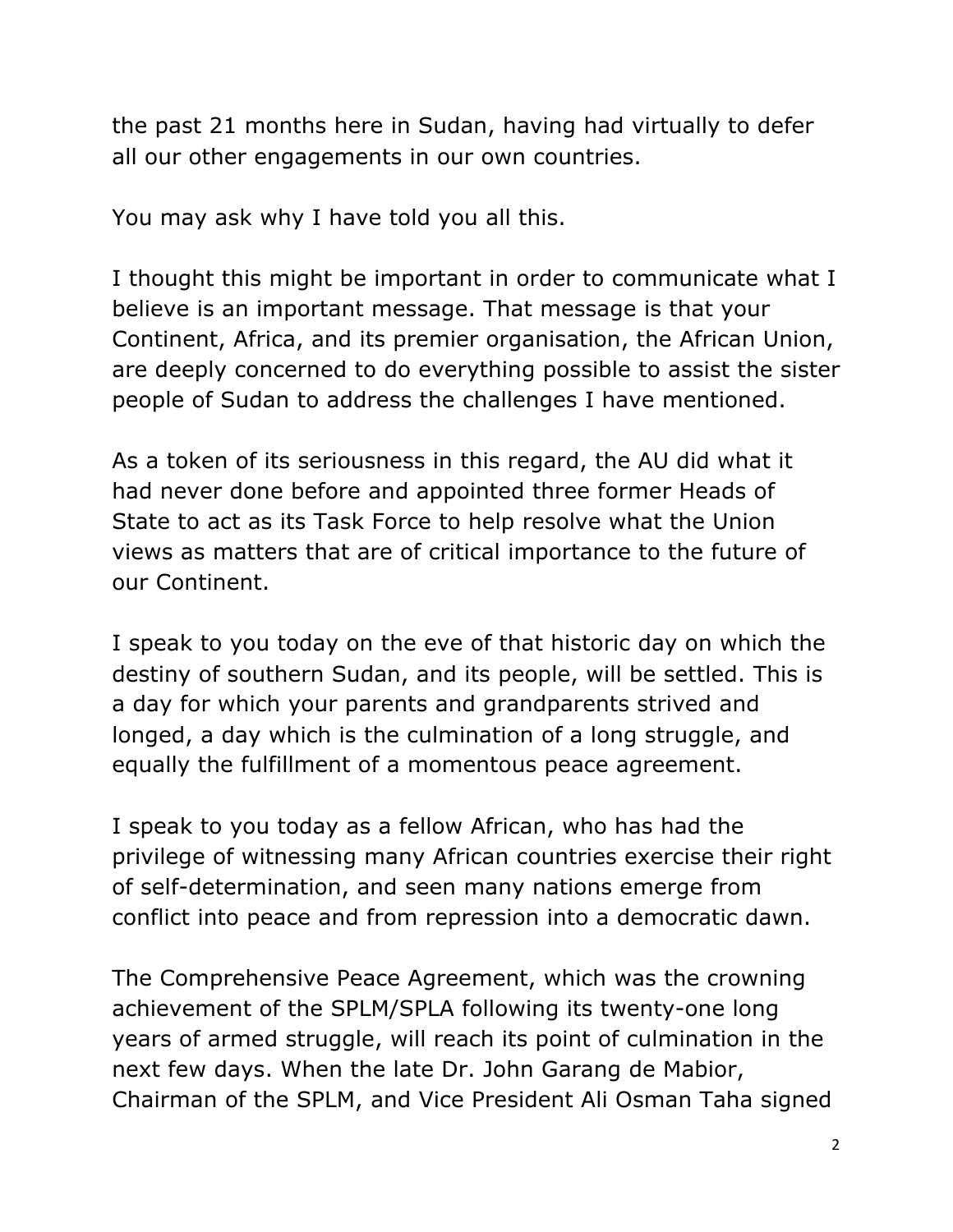that historic accord, many skeptical voices were raised. Some argued that the agreement was no more than a truce and that the war was sure to resume, others claimed that it northern Sudan would never allow it to be implemented, or that the southern Sudanese would never be able to establish their own government.

Six years after the CPA was signed in Nairobi, the naysayers have been confounded. The referendum on self-determination for the people of southern Sudan is being held. It is being held on time, following a credible exercise of registration and a campaign in which the case for unity and the case for secession were both articulated.

This represents the faithful implementation of the central provisions of the CPA, and I extend my congratulations to the people of Sudan and their leaders for this formidable achievement.

Despite the national tragedy and setback that occurred with the untimely death of Dr. John Garang, the leaders and people of southern Sudan have demonstrated a unity of purpose in steering southern Sudan to the point at which you stand today.

I congratulate President Salva Kiir Mayardit on his leadership of all the communities of southern Sudan. He assumed the Presidency of the Government of Southern Sudan at a difficult moment, and rose to the occasion.

Over the last five and a half years President Salva Kiir has exercised exemplary leadership. He has provided stability and has been a powerful force for unifying the peoples of southern Sudan, helping to heal the wounds of the past. Tomorrow also marks the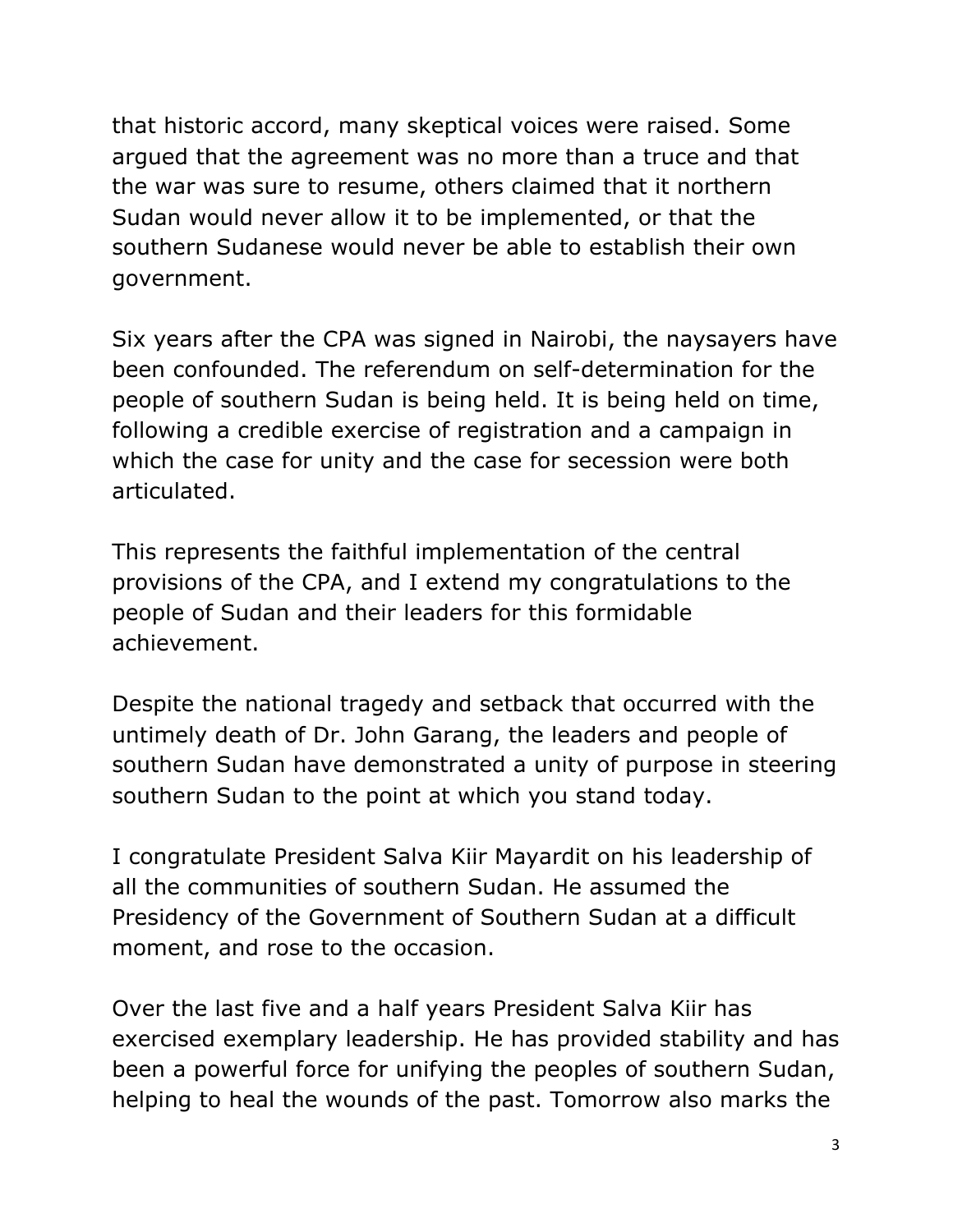fifth anniversary of the Juba Agreement between the SPLA and the South Sudan Defence Forces, also a historic achievement that provided the secure foundation for unity and integration among the southern Sudanese political forces. There is no finer person to be in charge of the destiny of southern Sudan at this moment in its history.

Equally, I congratulate President Omar Hassan al Bashir for his national leadership, and especially for having stood firm in his commitment to the CPA while facing exceptional challenges. Achieving and consolidating peace requires a partnership between former adversaries, and President Bashir has been such a partner. The speech he made here in Juba three days ago signifies the commitment of him and his government to the referendum and its outcome.

At this time, we must remember all those who perished in the struggle, and who did not live to see peace, or the people's exercise of their democratic rights including the right of selfdetermination. We should pause for a moment in tribute to the legacy of those uncounted numbers of Sudanese citizens who died in the war, who perished from hunger or disease, or who were driven from their homes and never lived to see their beloved country at peace.

First among those patriots who never lived to see this day is Dr. John Garang de Mabior, hero of the liberation struggle, Chairman of the SPLM and Commander-in-Chief of the SPLA, all-too-briefly First Vice President of Sudan and President of the Government of Southern Sudan.

I ask you now to stand in silence for one minute in tribute.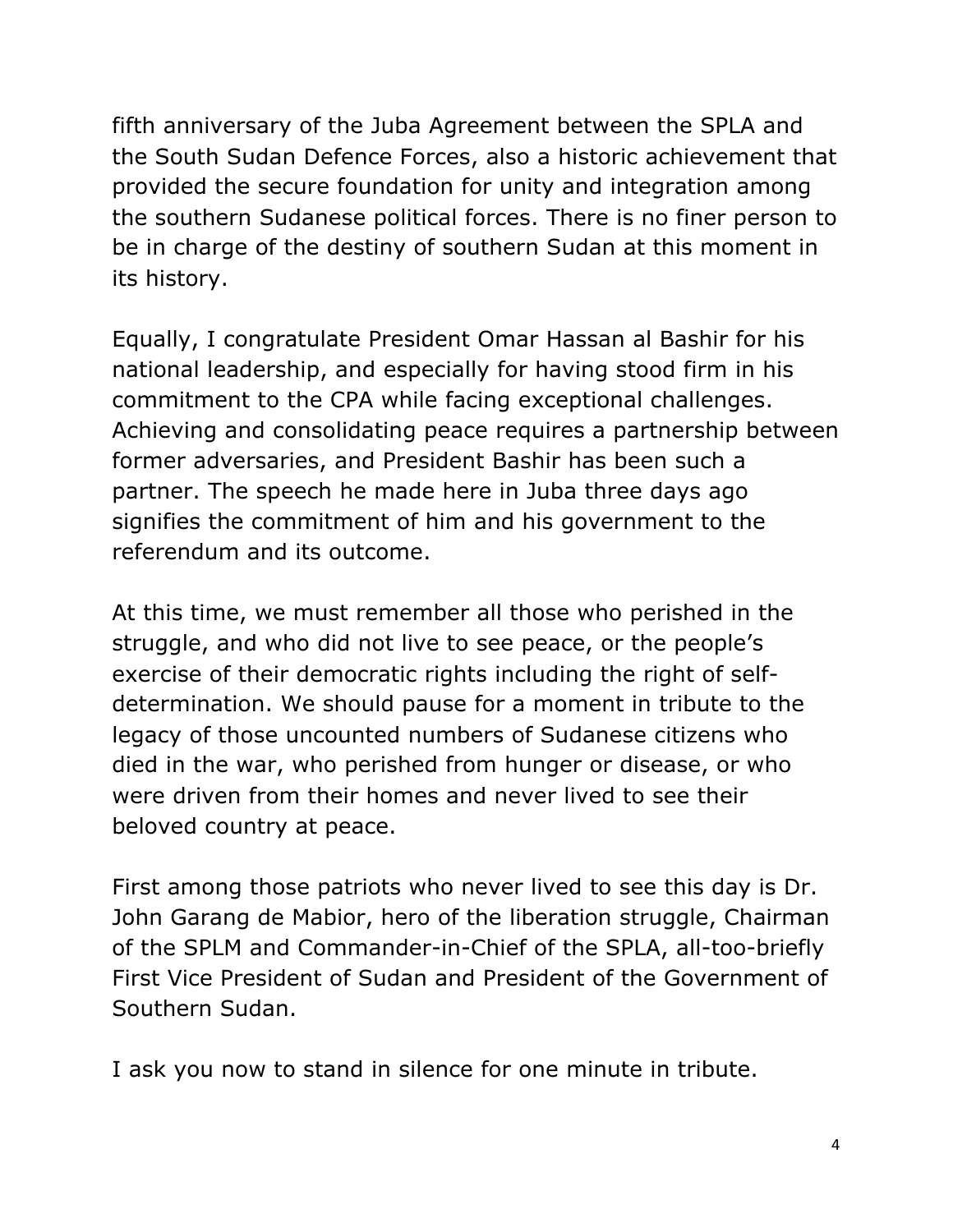## Fellow Africans,

 $- -$ 

Just two days before the people of southern Sudan have the historic opportunity to vote in the referendum, we can look back at how much has been achieved, and also look at the challenges that lie ahead.

This southern Sudan, this land beyond the rivers, this land of exceptional history and promise, holds a special place in our hearts. No people on the continent of Africa have fought longer and harder for their rights, or spent longer wandering in the wilderness. None have suffered more. Today, Africa celebrates with you as you stand on the brink of exercising the right of selfdetermination, a right that has defined the African experience for a century.

The people of southern Sudan were among the fiercest and most determined resistors of imperial conquest. Southern Sudan was one of the least hospitable places for the invader.

We must recall great African patriots such as Mayen Mathiang, the Prophet Ngundeng, King Akwei of the Anuak, and King Gbudwe Basingbe of the Zande, who bravely resisted the invader. We must recall those who fought on into 1920s, men such as Ariendit of the Malwal Dinka, Kon Anok of the Aliab, and Gwek Ngundeng.

Even before the colonizer could claim control over this land of southern Sudan, the White Flag League was founded from within the ranks of that same colonial state. As the history books record, it was a southern Sudanese, Ali Abdel Latif, who in 1922 wrote an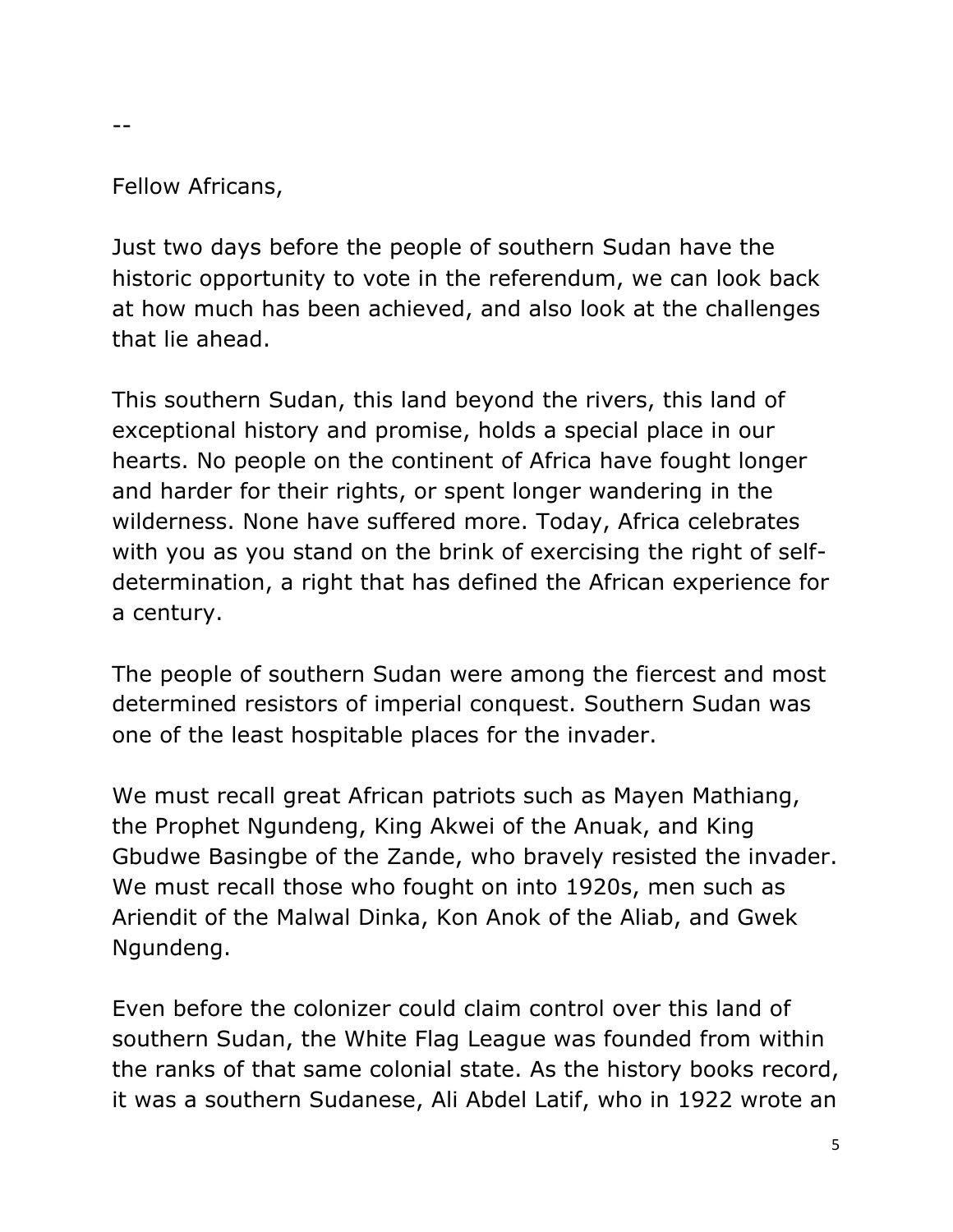article calling for the right of self-determination for all the peoples of the Nile Valley. Two years later he was one of the founders of the first secular nationalist movement in Sudan. Ali Abdel Latif correctly recognized that if the Sudanese fought their occupier tribe by tribe, they were certain to be defeated, and that in order for them to achieve their rights in the modern world, the broadest possible unity was necessary.

It was only in 1930 that the British considered that southern Sudanese territory had properly been conquered. But the spirit of patriotism remained unvanquished among the people.

People of Southern Sudan,

One of the consequences of this proud tradition of resistance was that southern Sudan was, fifty years ago, one of the least developed corners of this continent. It had the least infrastructure, the lowest levels of education, and most rudimentary forms of administration. When, in January 1953, the Sudanese and Egyptian political leaders agreed with the British on the Sudan's right of self-determination, no single southern Sudanese leader participated. When Sudan made the transition from colonial administration to self-government, just a handful of the 800 administrative positions available were awarded to southerners. When Sudan achieved its independence on 1 January 1956, the southern Sudanese members of the national assembly were unable to enforce the government's commitment to a federal system that took southern concerns into account.

This was the disastrous legacy of colonialism in Sudan. It bequeathed an independent Sudan that had yet to overcome extreme internal inequalities and divisions, which had yet to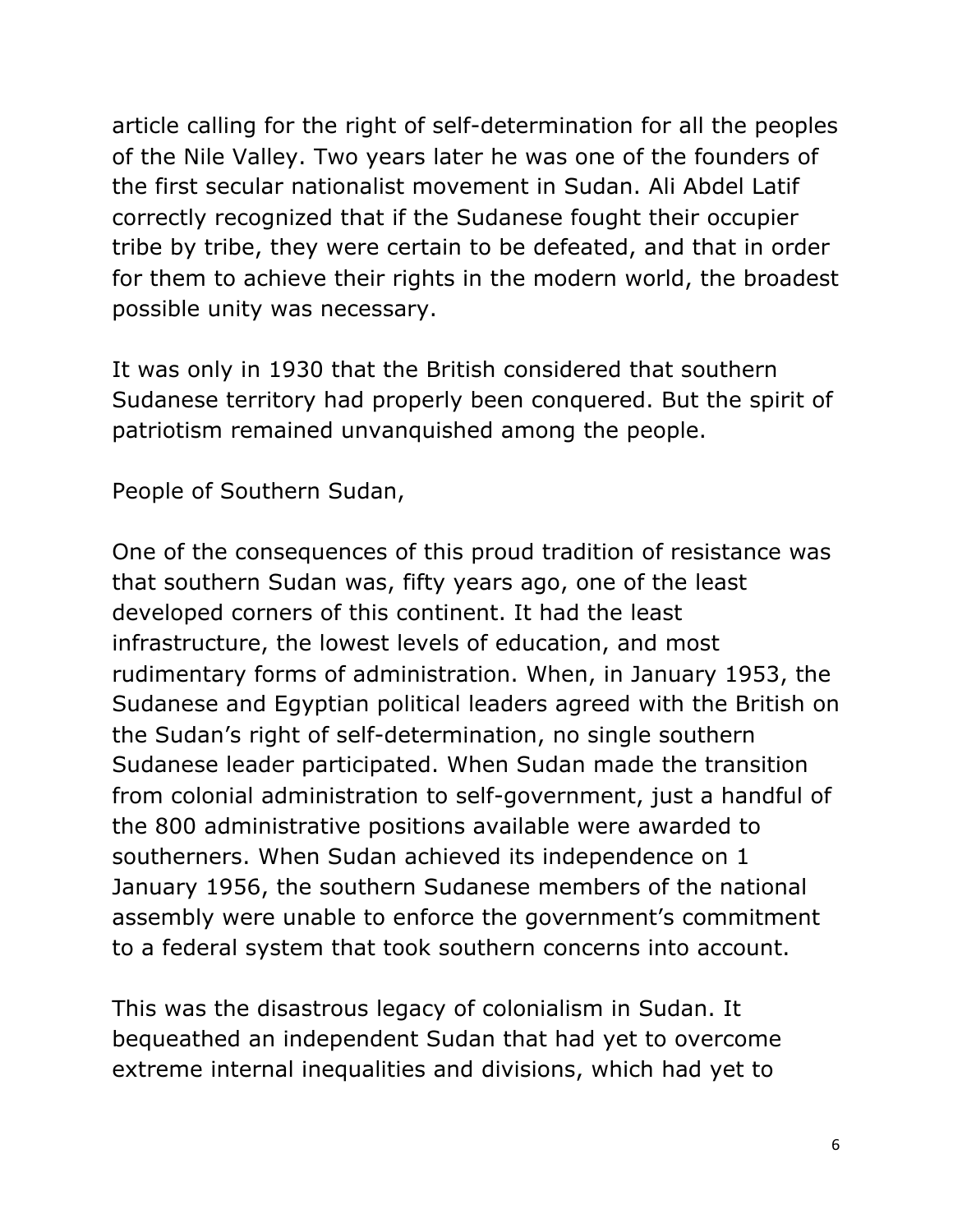resolve the question of whether it was an African or an Arab nation.

And tragically, because of the succession of wars that have ravaged southern Sudan since the eve of Sudanese independence, that extreme neglect has yet to be overcome. The challenge facing southern Sudan in the years ahead, is for the people of southern Sudan to achieve development, education, and fair and efficient public administration.

The beginning point for achieving these goals is not a blueprint drafted by foreign experts, it is the intrinsic sense of self-value held by the people themselves.

The central meaning of self-determination is to be able to achieve self-respect, to have the freedom to practice one's own culture and faith, to walk tall in the world.

Like other parts of our continent, southern Sudan was subjected to occupation and subjugation, its religions, its cultures and its history denigrated. The names of pre-colonial leaders of southern Sudan are too rarely taught to our children, the heroes of resistance are yet to be given their due with public memorials and ceremonies, the great poets and singers and dancers are too rarely recognized as cultural icons.

I notice that even today, many writers about southern Sudan casually refer to the traditional faiths of the people as "animist", that is, as people who worship the spirits that they suppose to reside in inanimate objects. This labeling is an act of laziness and disrespect. The traditional religions of southern Sudan have been intensively studied by scholars, many of them from among the southern Sudanese people themselves. For example, the faith of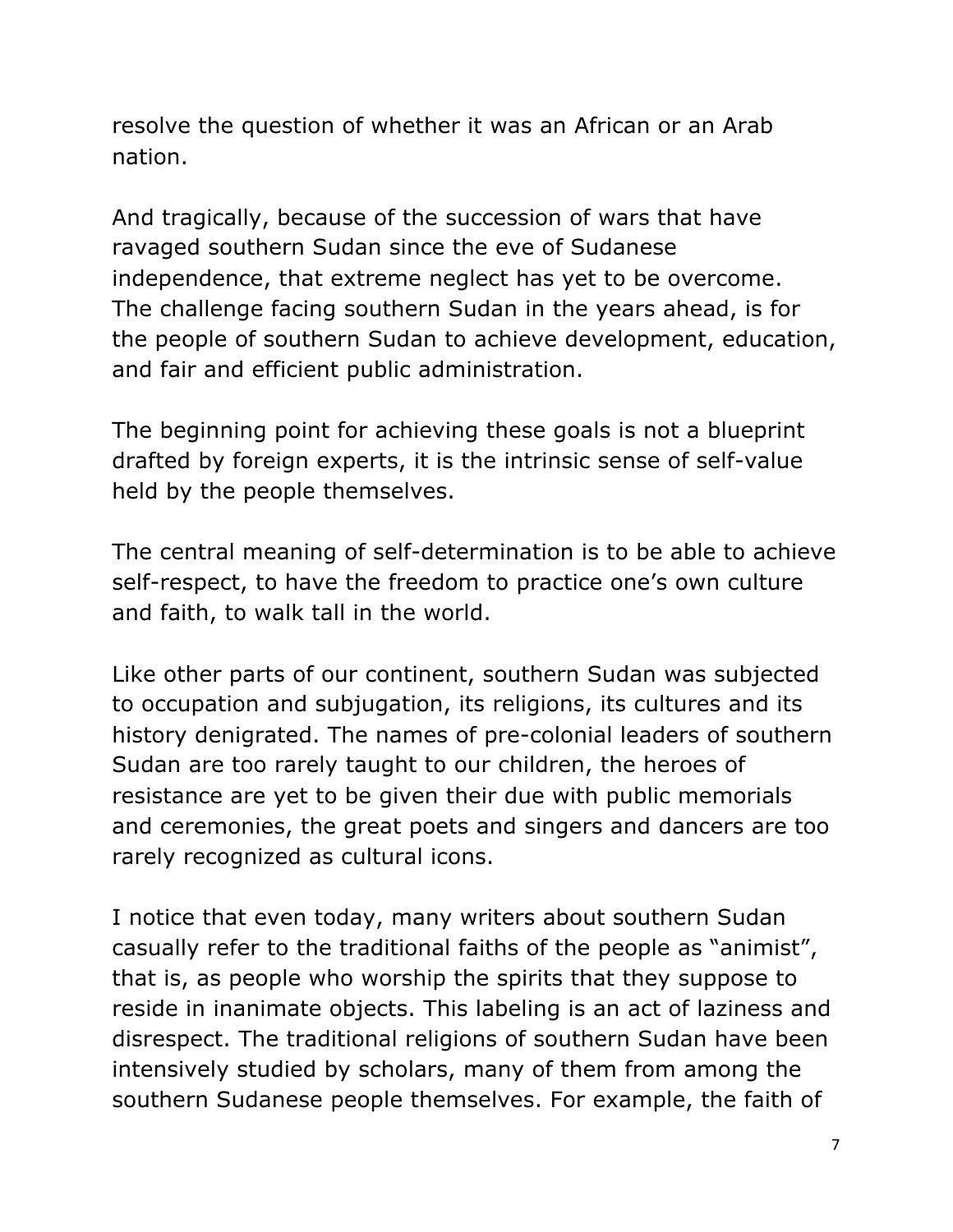the Dinka people, is better described as "theistic", believing in a single omnipotent Deity, with other subordinate spirits such as sanctified ancestors. I note that the 1973 Constitution of Sudan, placed "Noble Spiritual Beliefs" in a position of parity alongside Islam and Christianity.

The Noble Spiritual Beliefs of the peoples of southern Sudan, reflect a great and complex civilization. This civilization may have produced only a few famous works of architecture, such as the pyramid of the Prophet Ngundeng, which I understand is now being restored. This civilization might have produced just a few works of written literature or recorded music and song, though I am happy that poetry and songs are now being transcribed and recorded.

However, the spiritual and social values contained in these noble faiths, are a repository of our collective identity and our common heritage. These social orders and value systems provided for social solidarity and a safety net in times of scarcity, they provided for a check on authority, for the means of collective selfdefence, and for great works of art, in music, language and dance.

One of the tasks of southern Sudanese in the years ahead is to reclaim this heritage and to re-assert this identity.

Our continent-wide African struggle for self-determination, waged throughout the  $20<sup>th</sup>$  century and reaching its apex in the 1950s and '60s, was, at its core, the demand for dignity and respect. Our leaders were determined to create the conditions for selffulfillment: language, culture, wellbeing, to affirm identity and to become master of one's own destiny.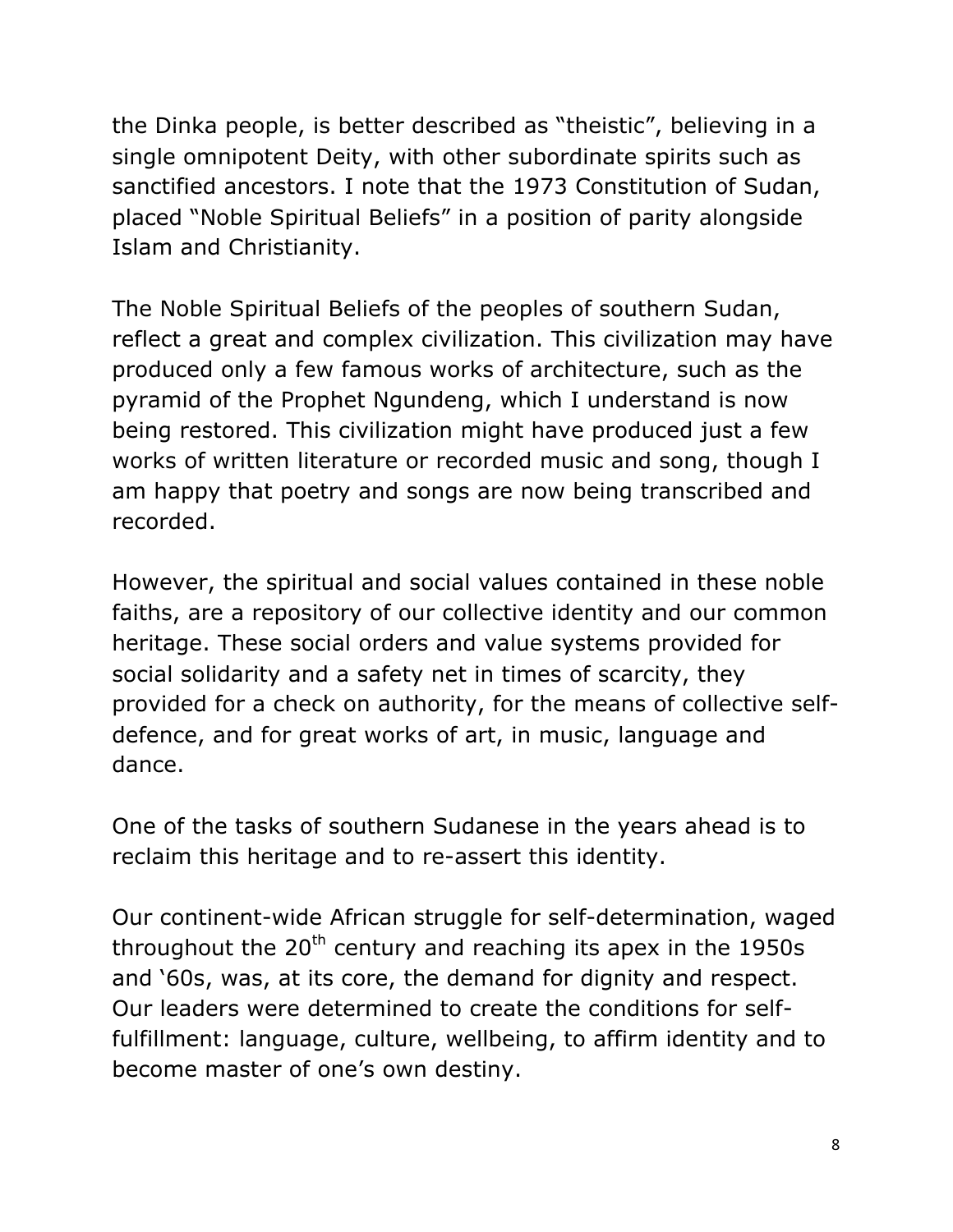However you choose to vote in the coming few days, that dignity and respect have already been achieved. Since the CPA, never again, can the people of southern Sudan ever be denied the profound freedoms of everyday life, the freedom to practice their own culture in all its richness and diversity.

## Fellow Africans,

The struggle for self-determination, is also a struggle for selfrule. Here in southern Sudan, as elsewhere in Africa, it was a struggle against political repression, a fight against any form of rule other than that freely chosen by the people themselves.

Whether the choice is unity with northern Sudan or secession to form an independent state, since the CPA, the southern Sudanese have become the rulers in their own land. This cannot be taken away. This right has been won through one of the harshest struggles of the modern era, through the blood of the people, and through the peace agreement, in which the former enemies, unvanquished, agreed in their wisdom to bring the fighting to an end and to let the people decide, freely and fairly, the future of this country.

The people of southern Sudan have proved, without a shadow of doubt, that they can never again be ruled against their will.

In this week's referendum on self-determination, the decision over which form of self-rule, passes to the people and their exercise in democratic choice. For the last six years, the interim arrangements of the CPA have been guaranteed by Africa and the international community. Hereafter, the sovereign status of southern Sudan is the free decision of the people, and in turn should that decision be independence, southern Sudan will be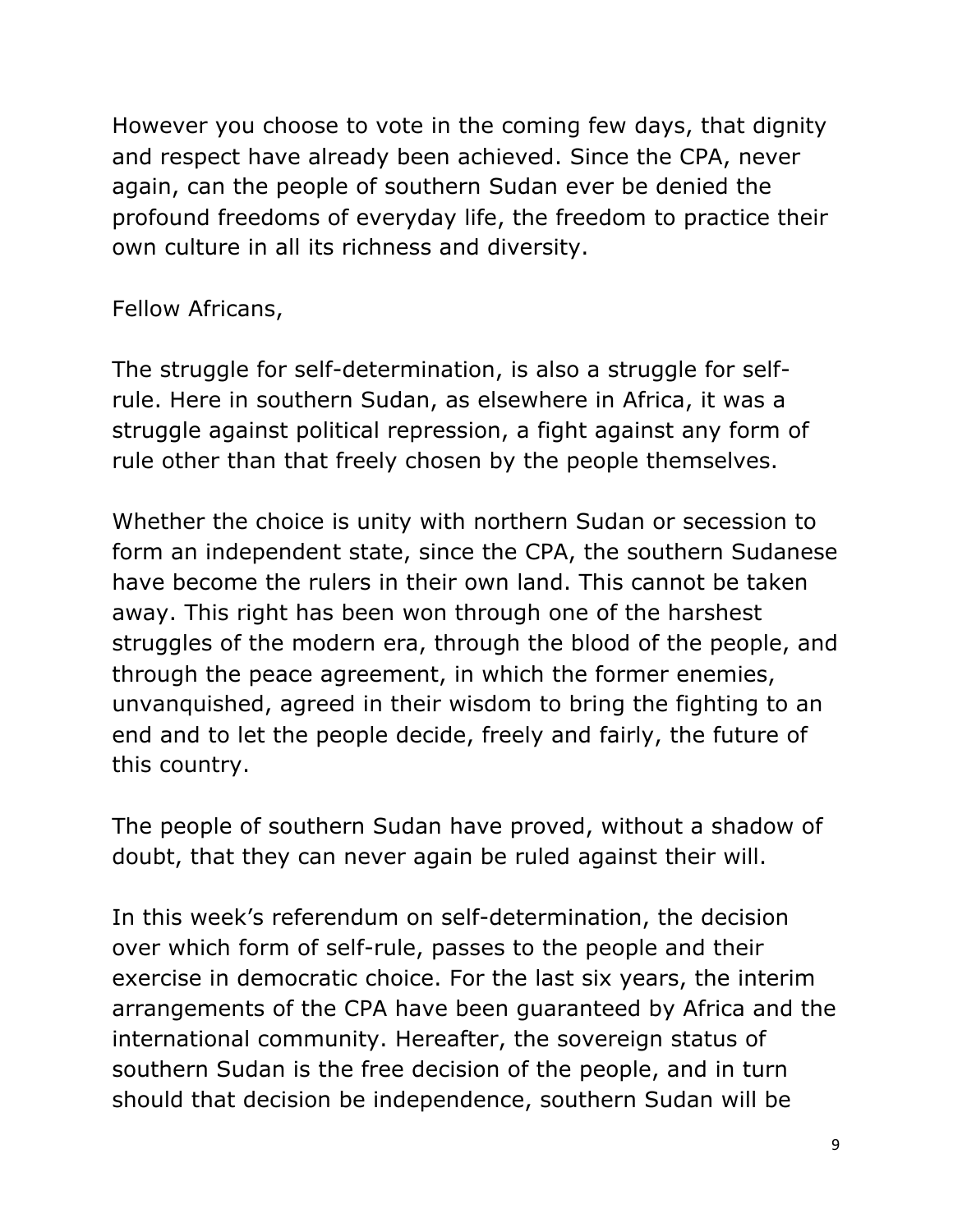afforded all the guarantees of its sovereignty available in international law.

People of southern Sudan,

A third component of Africa's struggle for self-determination is to create conditions for us as Africans to come together, to overcome the arbitrary divisions imposed by the colonizer, to build our common strength, so that we are free in order to be one.

Southern Sudan is exercising self-determination today, in the 21<sup>st</sup> century. When the previous generation of African leaders won their independence, in the middle of the last century, they had to establish from scratch the architecture of cooperation and integration, under extremely adverse international circumstances of the Cold War and continuing meddling by the former colonial powers. Repeatedly, African countries achieved the status of sovereign entities, with their national flags and seats at the United Nations and OAU, but their aspirations to genuine independence were undermined by their poverty, their economies built around providing cheap raw materials to the metropolitan powers, and by the readiness of the western and eastern blocs to intervene to prop up undemocratic rulers who served their interests. Africa may have been free in name, but too often it was free only in name. In the words of Oginga Odinga, "Not yet Uhuru."

Fifty years ago last month, the Algerian people won the right of self-determination after an extraordinarily bloody war of liberation against the colonial power. On winning that right, the FLN leader, Ahmed Ben Bella, spoke of the need for an African blood bank as a tangible expression of solidarity with the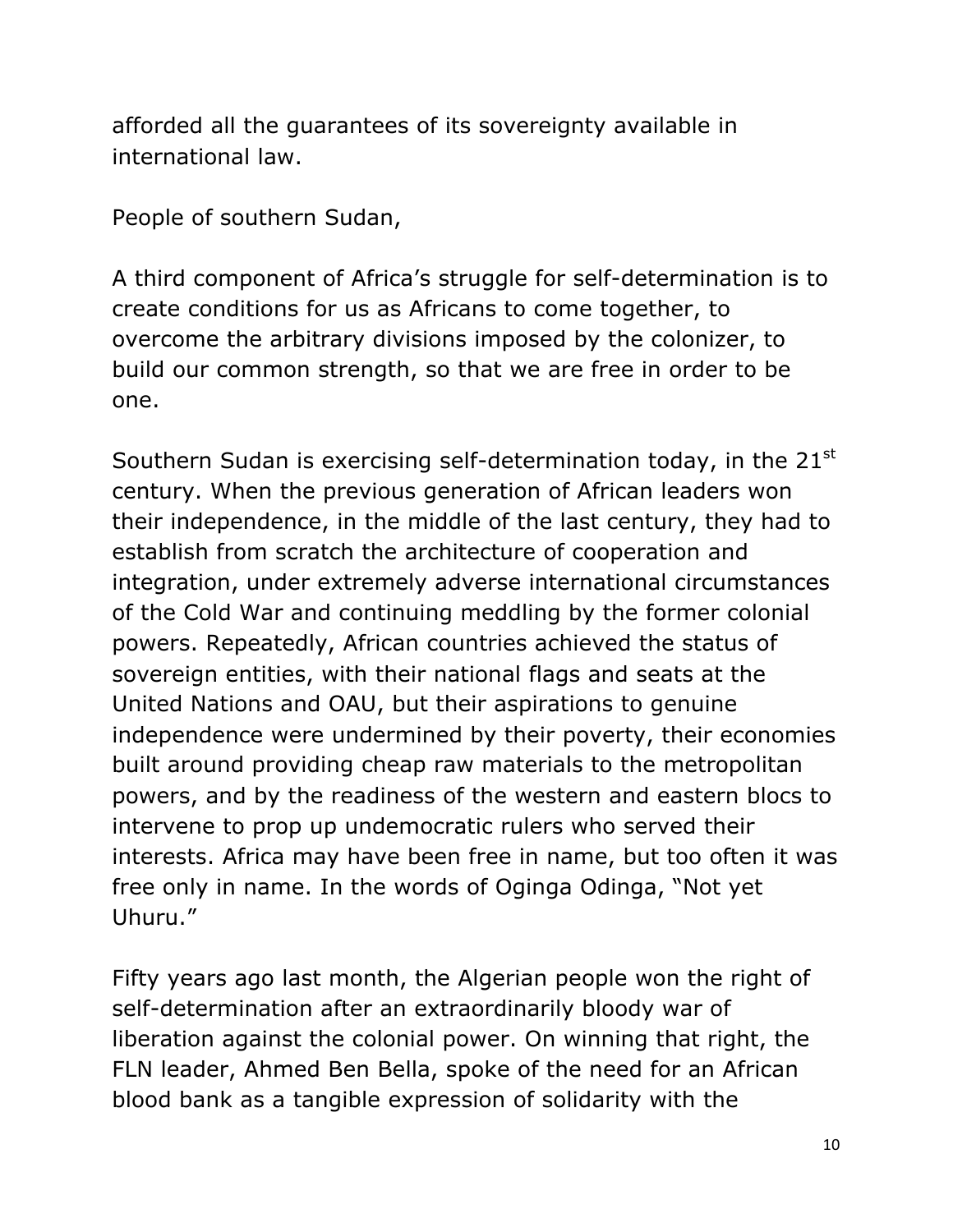continuing struggle of African peoples to be free. The significance of the African blood bank was that a wounded fighter from South Africa might be infused with the blood of a volunteer from Algeria, or a patriot from Sudan, injured on the battlefield, might be restored with the donated blood of a Ghanaian. Ben Bella's point was not only that Africans must stand together in their common liberation struggle, but that Africans from Morocco to Mozambique, and indeed from Martinique to Mauritius, share the same blood.

This was a struggle to enable people who had been artificially divided by colonial boundaries, to reunite. Here in Sudan there are many obvious cases: the Nubians divided between Egypt and Sudan, the Acholi between Uganda and Sudan, the Zande between the Democratic Republic of Congo and Sudan. In each of these and many other cases, the people have a much longer history of inhabiting the land than the colonial states. The people, of course, never fully respected these imposed borders. One of the aims of the architects of independence was to dismantle these frontiers and enable the people to move and interact freely.

The great Kwame Nkrumah, on the fateful night of Ghanaian independence in 1957, watched as the British Union Jack was lowered and the Ghanaian flag was raised in its place, and cried "free at last! Free at last!" On winning the political kingdom that was Ghana's independence, Nkrumah immediately stated that one African nation cannot truly be free unless all are free.

Although Nkrumah's goal of the complete political unity of Africa was not achieved, no sooner had African states achieved their independence than they came together to form the Organisation of African Unity. The OAU's singular achievement was to provide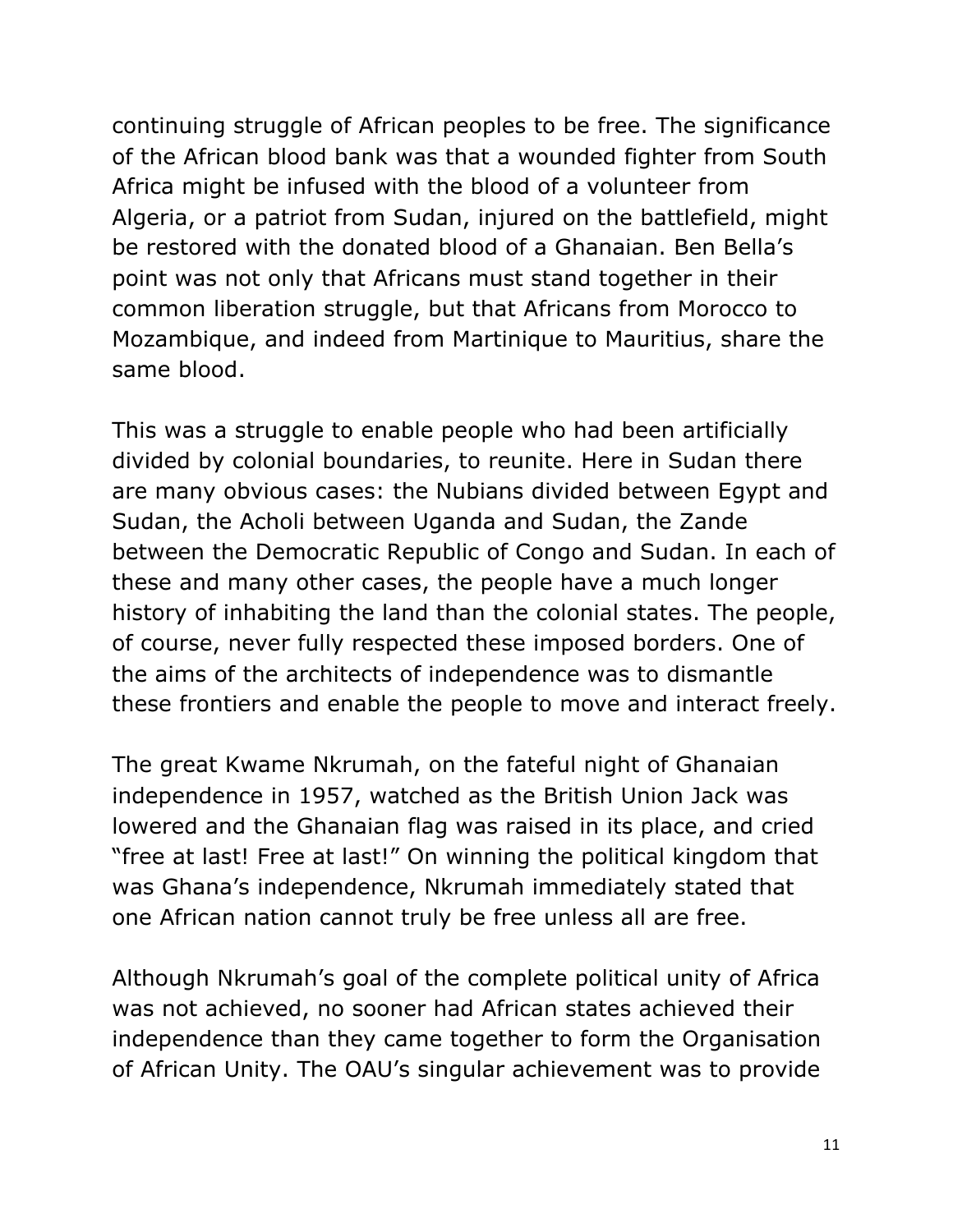a single focal point for the continent's collective aspiration for unity in independence.

The Liberation Committee of the OAU, based in Dar es Salaam, was the most tangible expression of Africa's common demand for self-determination, seen in the most immediate sense as freedom from colonial rule. Africa was united in supporting the liberation struggles of southern Africa, fighting and defeating colonial and racist rule in Angola and Mozambique, Zimbabwe, Namibia and finally in South Africa itself.

Free African nations made huge sacrifices for the freedom of other Africans, as yet unfree. Independent African countries of extremely diverse political orientations were united in this goal. The depth of this commitment is a testament to the spirit of unity in Africa, and the profound link that exists between selfdetermination and continental unity.

And this was one of the great, if neglected, themes of Dr. John Garang's leadership. He was of course a student in Dar es Salaam, at a time when the presence and influence of the African liberation struggle was at its zenith. He welcomed into the ranks of the SPLA, freedom fighters from many different countries, and spoke of forming a Pan-African Brigade within the ranks of the Movement. Dr. John's vision of the New Sudan was, in part, as a stepping stone to a new Africa, in which the work of liberation was continued to achieve the goal of the genuine emancipation of the African people and the transformation of the entire continent.

With the continent's efforts focused on completing decolonization and the defeat of Apartheid, during the first decades of independence, the goal of further, deeper continental unity was not achieved. But it was not forgotten.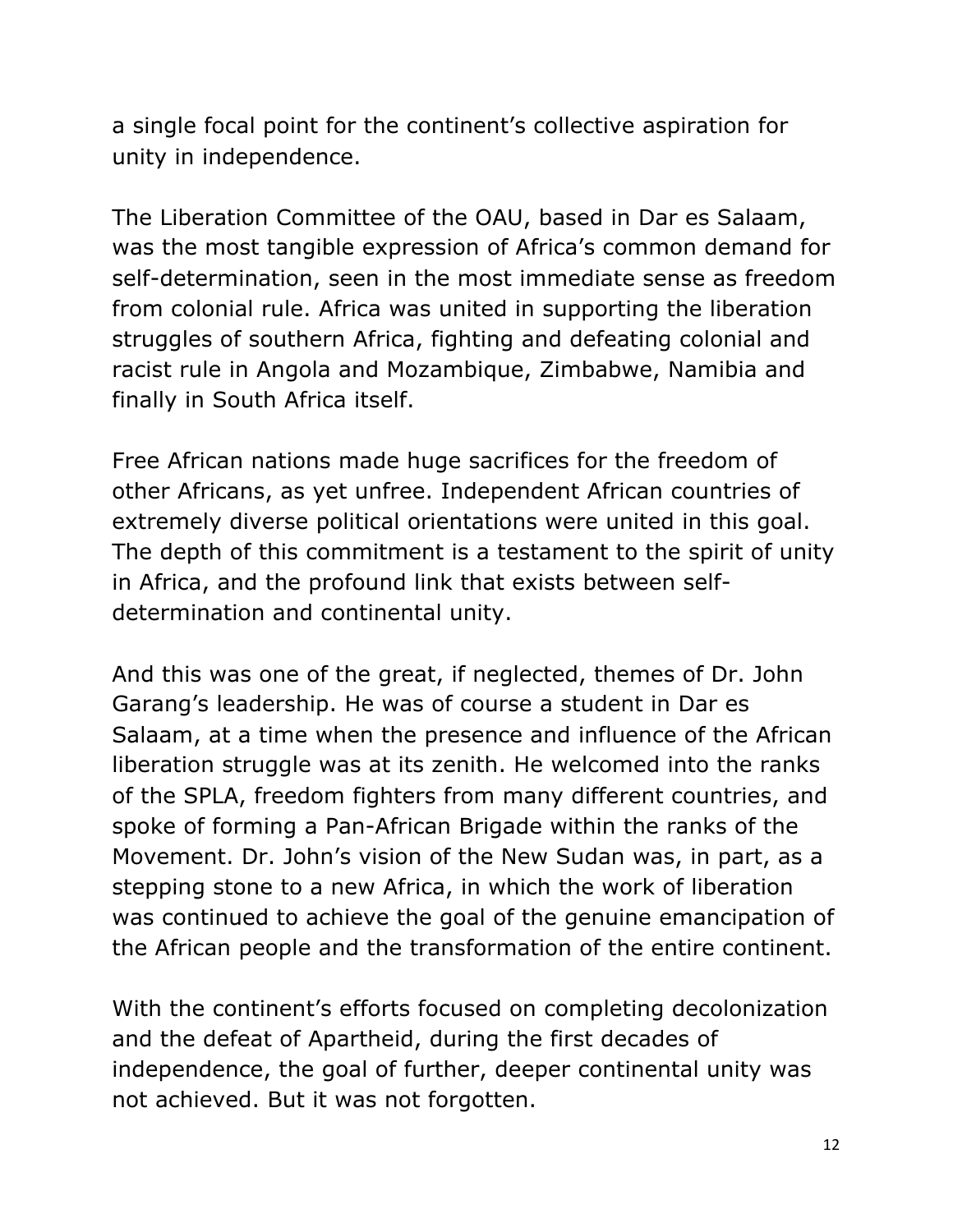The fundamental reality is that Africa is weak and poor because we are divided.

Successive African leaders have tried to overcome this history of division, in both the economic and political spheres. The Lagos Plan of Action was one of the earlier efforts at continental economic integration, and NEPAD one of the more recent.

Today, subregional organizations such as ECOWAS and the East African Community, have been in the lead in forging both economic and political integration. Step by step, we are moving towards the goal of a single African citizenship.

With respect to Sudan, African solidarity was expressed through practical politics. Neighbouring countries hosted hundreds of thousands of refugees from Sudan's wars. Communities and governments provided land, shared basic resources and services, and directed international aid towards refugees. The financial cost of this assistance has gone largely unmeasured, but its significance is as great as, or greater than, the aid channeled through international organizations.

Equally notably, it was IGAD that conceived and nurtured the agenda of self-determination as a right for the people of southern Sudan and as the central component in a resolution of the Sudanese crisis. The 1994 IGAD Declaration of Principles served as the foundational document for the Machakos Protocol of 2002 and ultimately the CPA itself.

We should not forget this fact: at the very darkest hour of the war in southern Sudan, when the end of the struggle seemed at its most remote, when the people were most divided and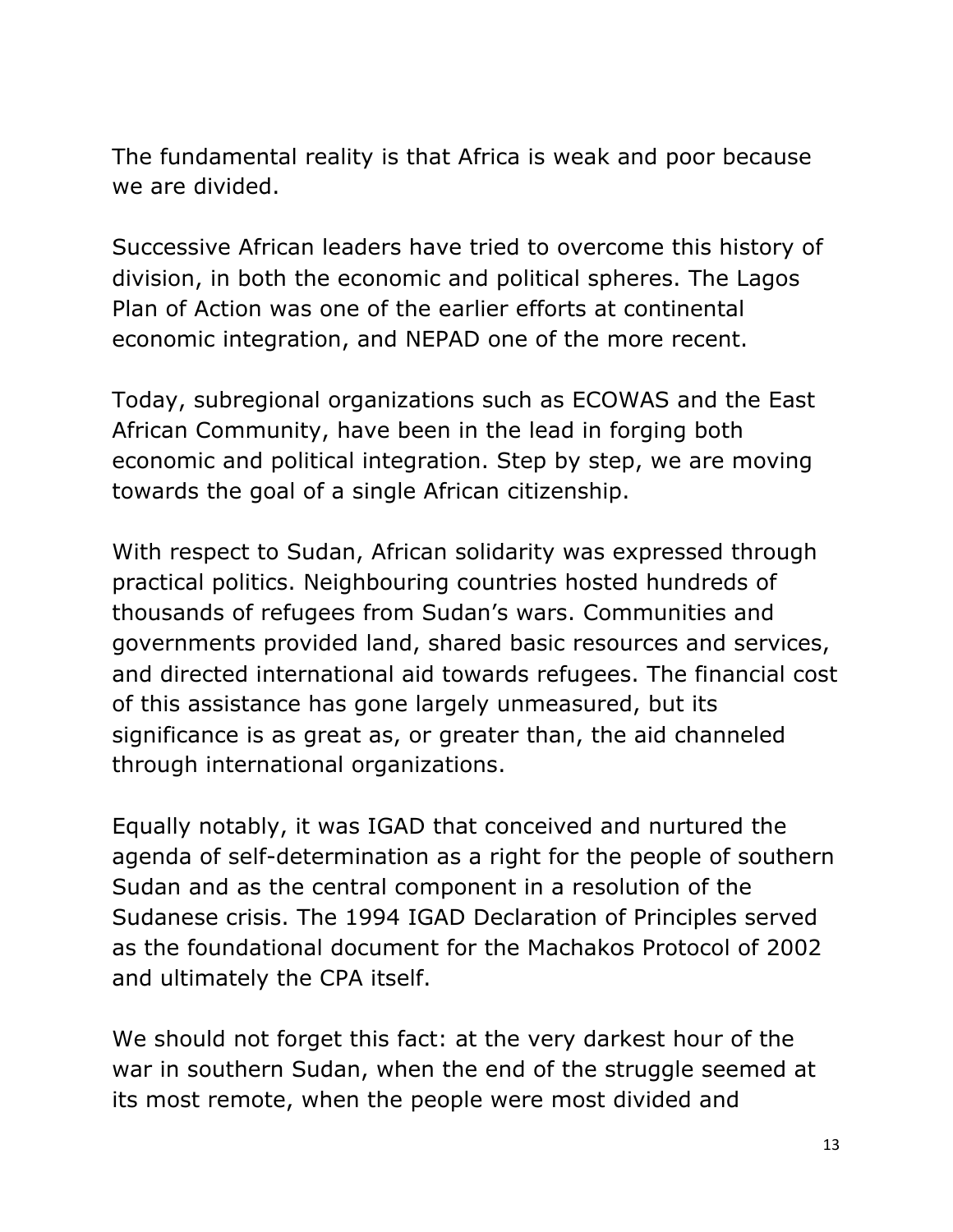demoralized, it was Sudan's African neighbours, acting in a spirit of collective solidarity, that identified the foundation stone of a future settlement. And for eight long years, despite their own disagreements, and despite the bitter fallout from the Eritrean experience of self-determination, those countries did not waver in their commitment.

Let me repeat: it was African nations, acting on the basis of the African experience that placed self-determination on the agenda of Sudan's peace process. In just two day's time, the people of southern Sudan will exercise that right, and they will do so in the African tradition.

The southern Sudanese people, whatever is their choice in the vote about to be held, will emerge as true contributors to the emancipation and transformation of our continent. The selfdetermination of the southern Sudanese people is a cause for celebration across Africa, and an opportunity for Africa's advancement.

Fellow Africans,

Southern Sudan is exercising self-determination today, in the 21<sup>st</sup> century, in a renewed Africa and a transformed global environment. Should the people of southern Sudan choose independence, they will be able to learn from the accumulated experience of the last fifty years, and benefit from the institutions established to protect Africa's interests and promote Africa's development.

When the first democratically elected President of my country, South Africa, Nelson Mandela, made his victory speech, he echoed the words of Nkrumah, "We can loudly proclaim from the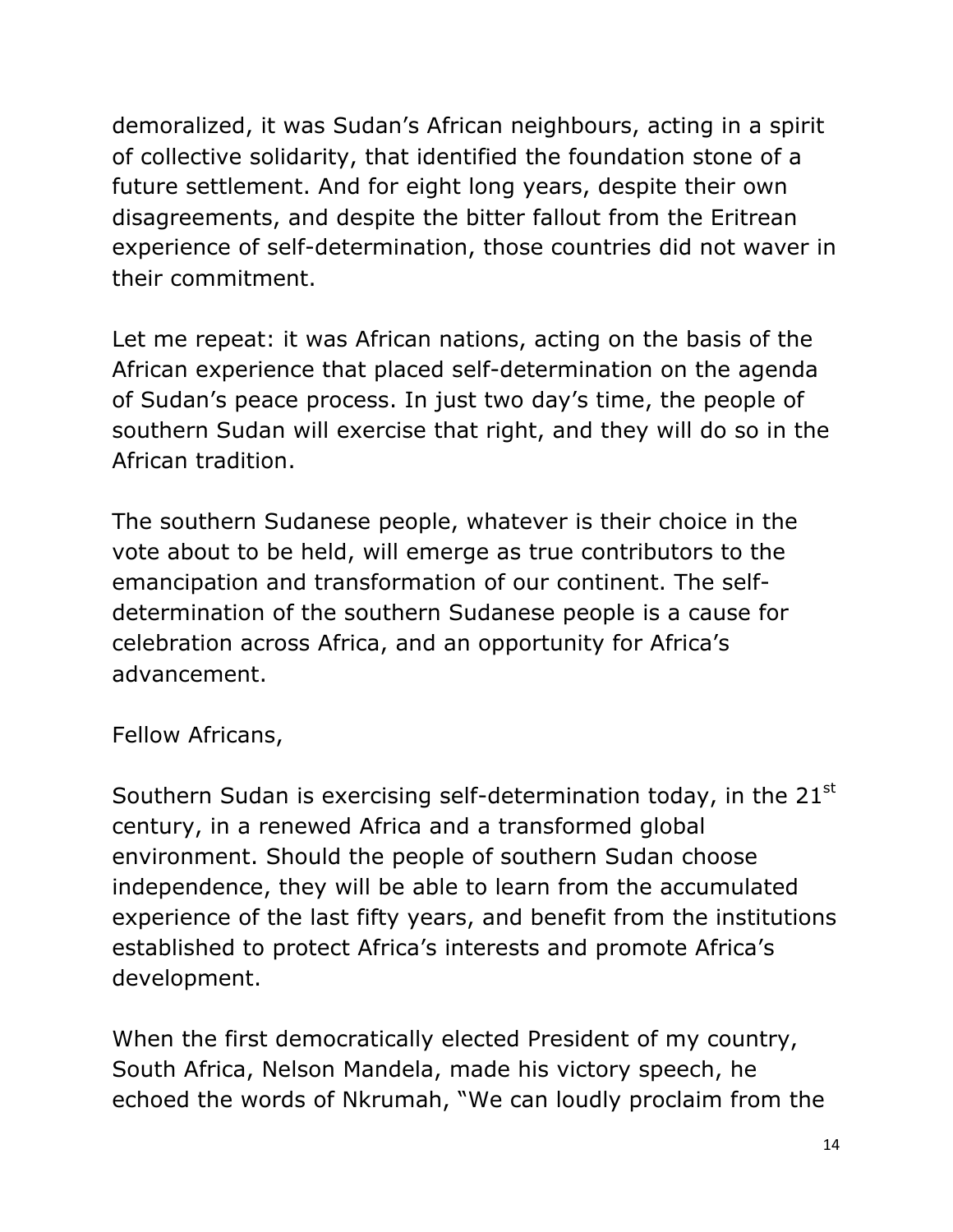rooftops: Free at last!" At the close of the  $20<sup>th</sup>$  century, having cast off the shackles of the Cold War, we reached for a real freedom to determine our destiny for ourselves.

In South Africa, struggle was particularly long and difficult but this had the benefit that we won our freedom some thirty years after the majority of African countries. We were able to reflect upon the experience of those who had already trodden the path of self-determination. We could avoid their errors, and build upon their successes. By the end of the  $20<sup>th</sup>$  century, Africa had constructed for itself the foundations for the economic, social, cultural and political integration of the continent. This process culminated with the establishment of the African Union in 2002.

Today there are institutions and opportunities for cooperation and integration that did not exist in the past. Those institutions must be supported, those opportunities must be grasped.

The circumstances of southern Sudan, whether you choose to remain as part of a united Sudan or choose separation, oblige you to establish special relations with all of your neighbours. And for reasons of the special historical relationship, and continuing political, economic and social interdependence, it will be necessary to nurture relations with northern Sudan. In the case of secession, the border between northern and southern Sudan will become Africa's longest international border.

I do not need to remind you that southern Sudan lies at a geographical position adjacent to vast areas of the African continent that have been prone to conflict, including the Horn, the Great Lakes, and central Africa. Increasingly, it is African institutions that are taking the lead in managing and resolving any conflicts that may arise in these locations. Southern Sudan's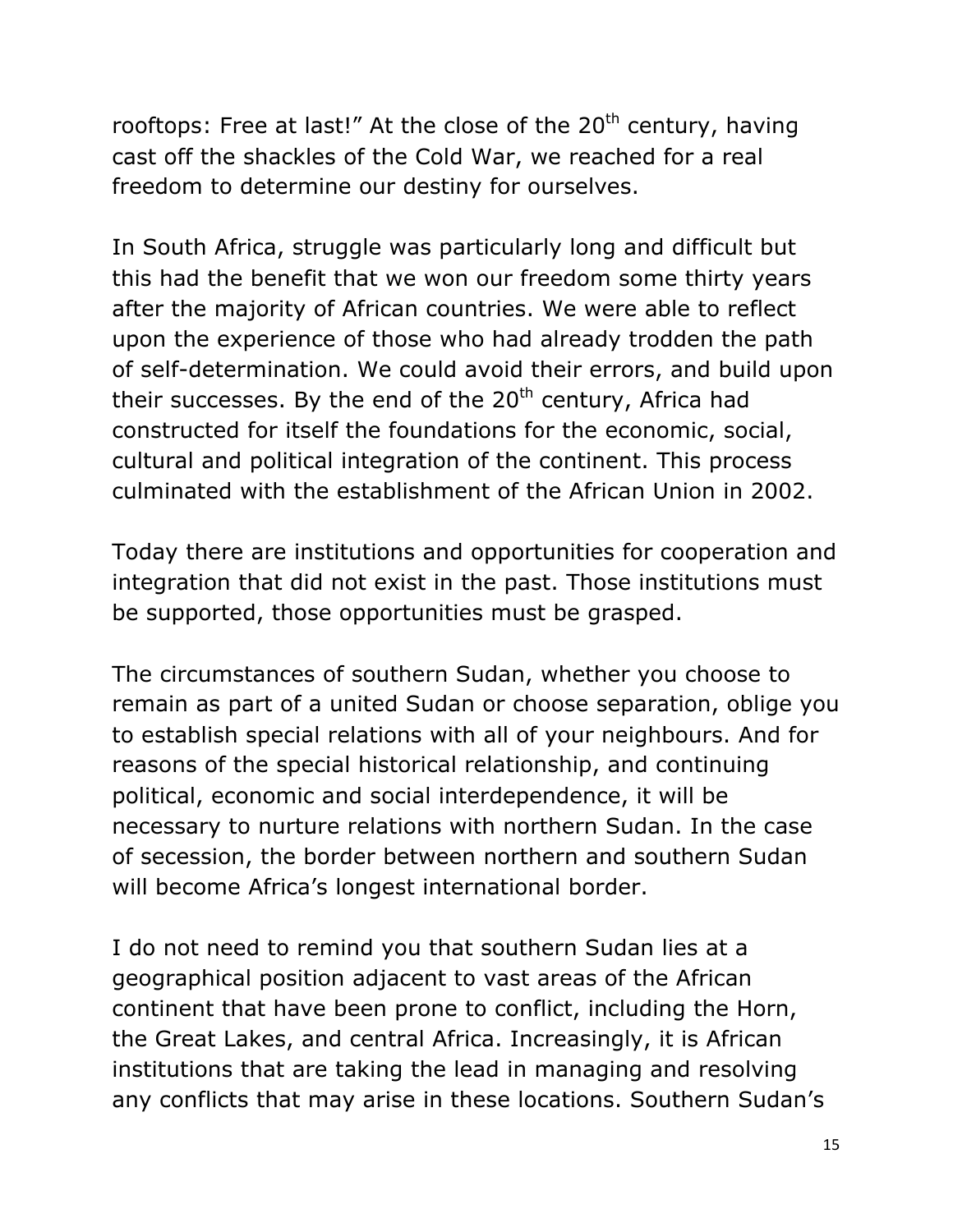foreign policy will, of necessity, require close working relationships with these institutions.

The practical contingencies of politics will, without doubt, push southern Sudan into the embrace of the African region.

In the  $21<sup>st</sup>$  century it is as clear as ever that if Africa is to rise and meet the aspirations of its people, it must unite, but that such a unity must take the form of a true economic and social integration, upon which base we can build political unity.

Brothers and sisters of southern Sudan,

The struggle of self-determination is also a struggle for democracy and equality. The exercise of national selfdetermination, through a popular vote on whether to establish a new state, is a vital step, but it is not the only step. It is when all citizens in a state, regardless of colour, race, ethnic origin or gender, can claim equal rights, that freedom has truly been achieved.

Sudan has always been a multi-ethnic African state, and should it divide into two countries, it will divide into two diverse, multiethnic African states. Some writers on Sudan have spoken of an "African" south and an "Arab" north. Let us be clear that both southern and northern Sudan are *equally African*. Some of the citizens of Sudan speak Arabic as their native language and can trace their genealogies to Arab countries, but this does not make them any less African than any other Sudanese. They are African Arabs. Indeed, from its earliest days the SPLM acknowledged, with regard to Arab identity and language, that "this aspect of our reality is immutable."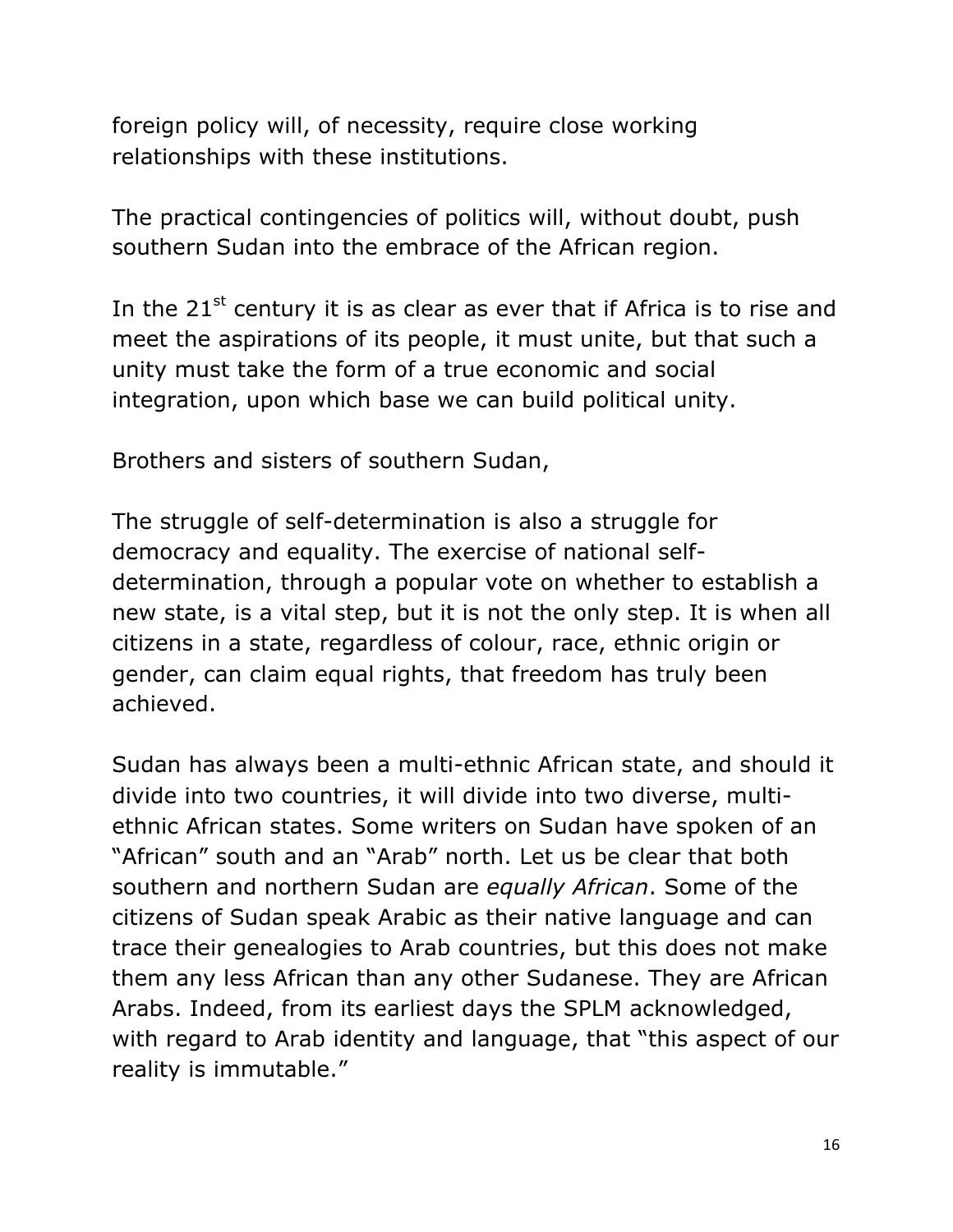In this regard, it is important that even in the case that southern Sudan secedes, the southern Sudanese should recognize that the northern Sudanese who live among them as their brethren and fellow citizens. As a modern state, we expect that southern Sudan will not build its identity based on colour, race, or faith, and will recognize that those African Arabs who live here in southern Sudan are equally southern Sudanese.

When the SPLM was fighting its long war, it espoused the twin principles of self-determination for southern Sudan, and building a New Sudan based on the equality of all citizens. The two principles are not incompatible, indeed they are necessary complements to one another. Should the vote on selfdetermination be in favour of secession, this will surely reflect the sentiments of the southern Sudanese that they did not enjoy equal status within a united Sudan. The solution to any such discrimination, on the basis of race or religion, is not to establish a new state that upholds a different and reverse hierarchy of discrimination. Rather it is to establish a state in which no such discrimination can be allowed to exist.

It is understandable that Sudanese of northern origin, who are living here in southern Sudan, should feel anxious at this time. I am encouraged by the reassurances given by the leadership of southern Sudan, that southern Sudan will be run on the basis of equal citizenship rights, and that all northern Sudanese must be respected and protected. I am confident that the southern Sudanese will take the exhortation to heart, and make a special effort to allay the fears of any northerners living among them.

Equally, I am confident that, in the case of the secession of the south, northern Sudan will also embrace its diverse identity as an African nation. Those SPLM members who are citizens of northern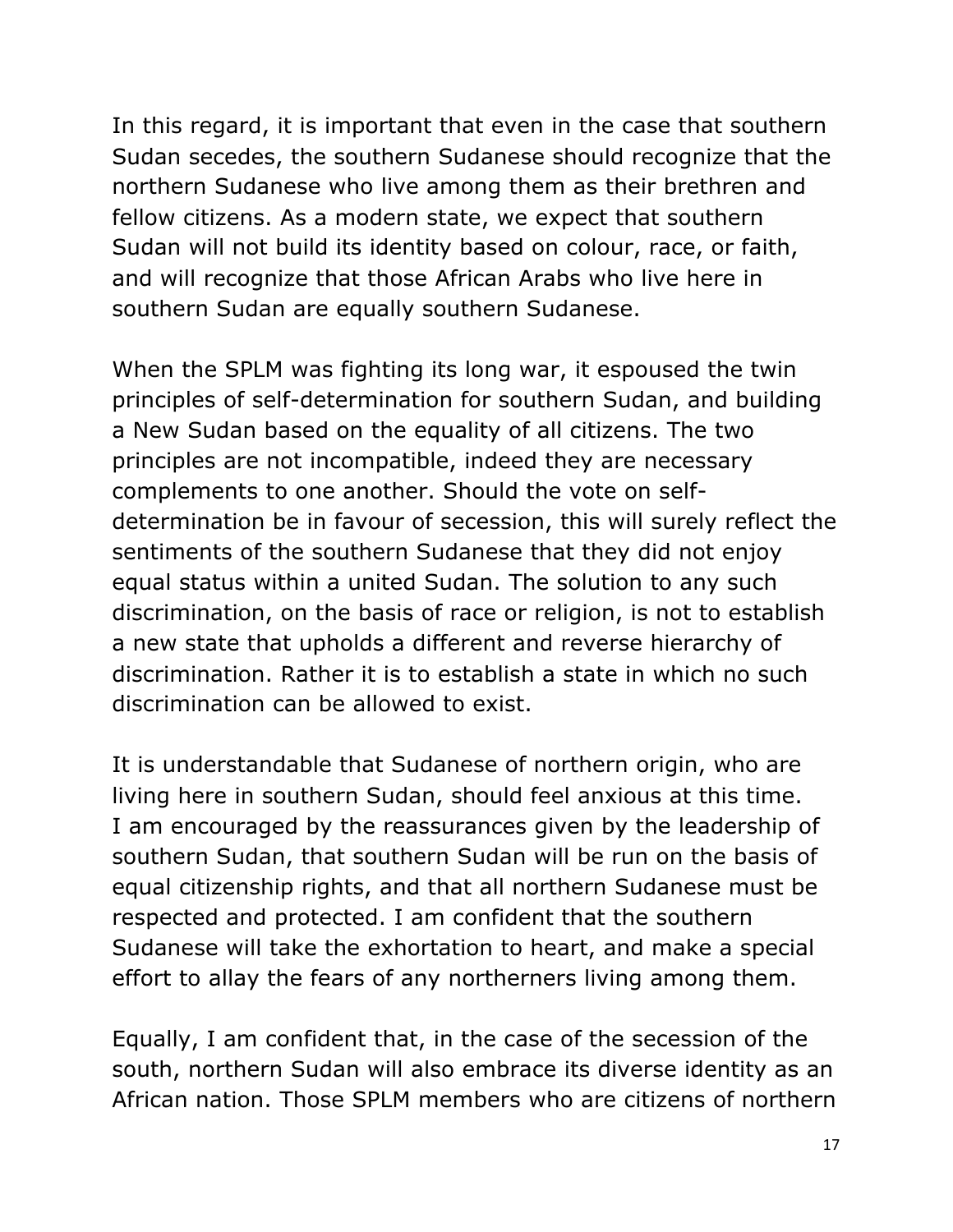Sudan will continue to be able to participate in the politics of their country, pursuing their political objectives through peaceful and democratic means in common with other citizens of that country.

Brothers and sisters from southern Sudan,

In the negotiations on post-referendum arrangements, the leaders in Juba and Khartoum have agreed that, in the event of secession, they will build their policies on the overriding principle of "two viable states."

This commitment to "two viable states" has political, security, economic and social dimensions. It is deeper than a promise to respect one another's sovereignty. It requires ongoing cooperation in all those fields, building a special relationship across what will be the longest international border on this continent. This border should be a "soft border", allowing the people who live adjacent to the border, or whose livelihoods depend upon crossing the border, to continue their lives with minimal disruption.

One of the distinguishing features of Sudanese national identity has been its openness to immigration, its readiness to welcome people from all corners of the African continent. Sudan has truly been a melting pot of diverse identities. In this context, the commitment to two viable states must be seen as a commitment to two viable *Sudanese* states, each of them distinguished by this commitment to pluralism and diversity, and to openness to the entire African continent, including of course one another.

I am encouraged that the leadership of southern Sudan is determined to maintain a special relationship with northern Sudan, seeing the possibility of a vote for secession as a chance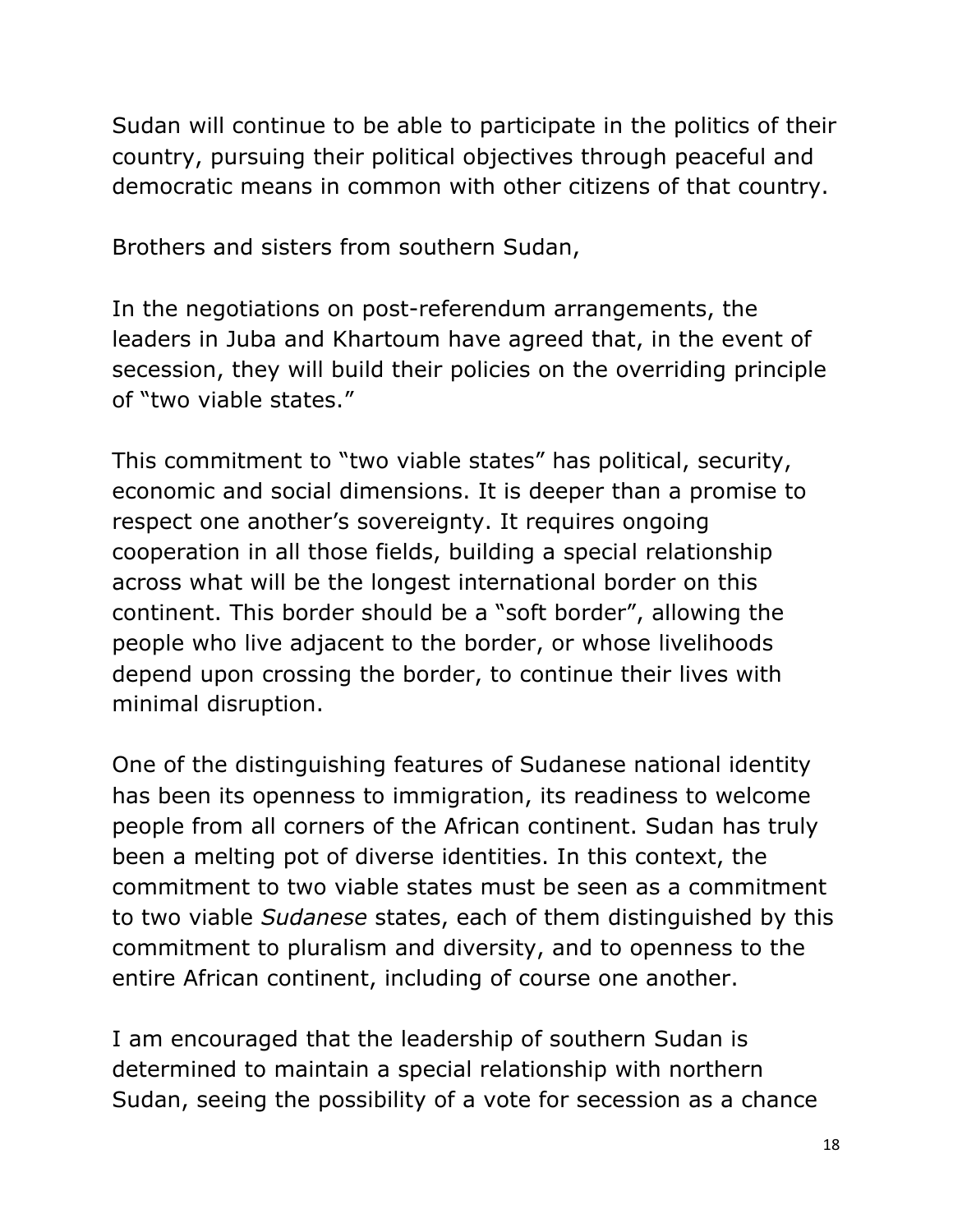to re-set this relationship on the basis of equality. The aftermath of the referendum will be an opportunity for the northern and southern Sudanese to know each other better, to reconcile and overcome the difficult legacies of the past, and to forge closer and more durable relationships.

Within southern Sudan, the days and months following the historic exercise of the right of self-determination will be a time for healing, for reconciliation and for building a new, inclusive and democratic southern Sudan. It will be a moment for recognizing that freedom is indivisible, that southern Sudanese freedom requires northern Sudanese freedom, and indeed the coming together of the whole African continent.

Six years after he attended the celebrations for Ghana's independence, the great African-American campaigner for civil rights, the Reverend Martin Luther King, finally won true civic equality for all American citizens, and stood on the steps of the memorial to President Abraham Lincoln, the man who had emancipated the American slaves a century earlier. King's speech is famous for the words, "I have a dream," and ended with the proclamation that justice and freedom would be achieved when, "when all of God's children, black men and white men, Jews and Gentiles, Protestants and Catholics, will be able to join hands and sing in the words of the old Negro spiritual, 'Free at last, free at last. Thank God Almighty, we are free at last!'"

The historic referendum that takes place here starting on 9 January, in which you all have a chance to vote, marks the true emancipation of the people of southern Sudan. Whether the people vote for unity or for secession, the act of choosing is itself the act of significance. What is decided hereafter is decided by the free will of the people.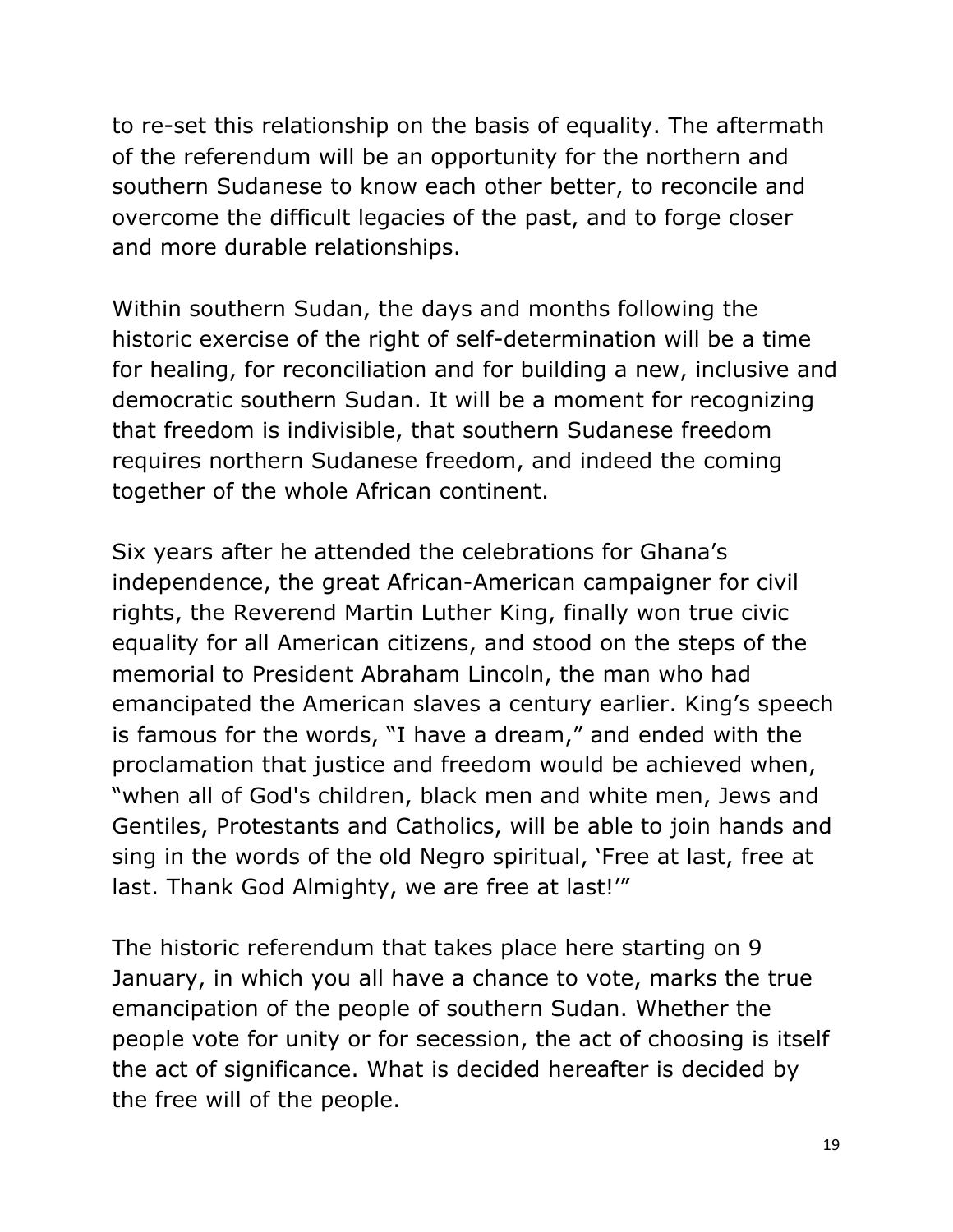The work of freedom, however, is just at its beginning. I am confident that the southern Sudanese people have the strength and spirit to succeed in that endeavour. I am confident that the leaders of southern Sudan have the determination and capacity to take their people forward, as a true and valued partner among the nations of Africa, in the  $21<sup>st</sup>$  century.

The work of freedom includes building the institutions for the nation. It includes establishing the policies, setting the budgets, and implementing the many programmes needed to ensure that southern Sudan can live up to the potential of its people. The work of freedom includes establishing cooperative and mutually beneficial relations with each neighbouring country and with the international community.

I am very happy that the University of Juba and the southern Sudan civil society coalition have given me this opportunity to speak to you, including the young people of southern Sudan, at this critical point in the history of this nation.

As Africans we know that the future of Sudan, both south and north, is our future. As Sudanese, both southerners and northerners, you must know that Africa stands and will stand with you regardless of the political season, and that our solidarity and friendship are unconditional.

As Africans we know that whatever the challenges of the moment, Sudan will achieve peace with itself and friendship among all its people, which peace and friendship will draw the Sudanese people, their neighbours and all Africa, ever closer together.